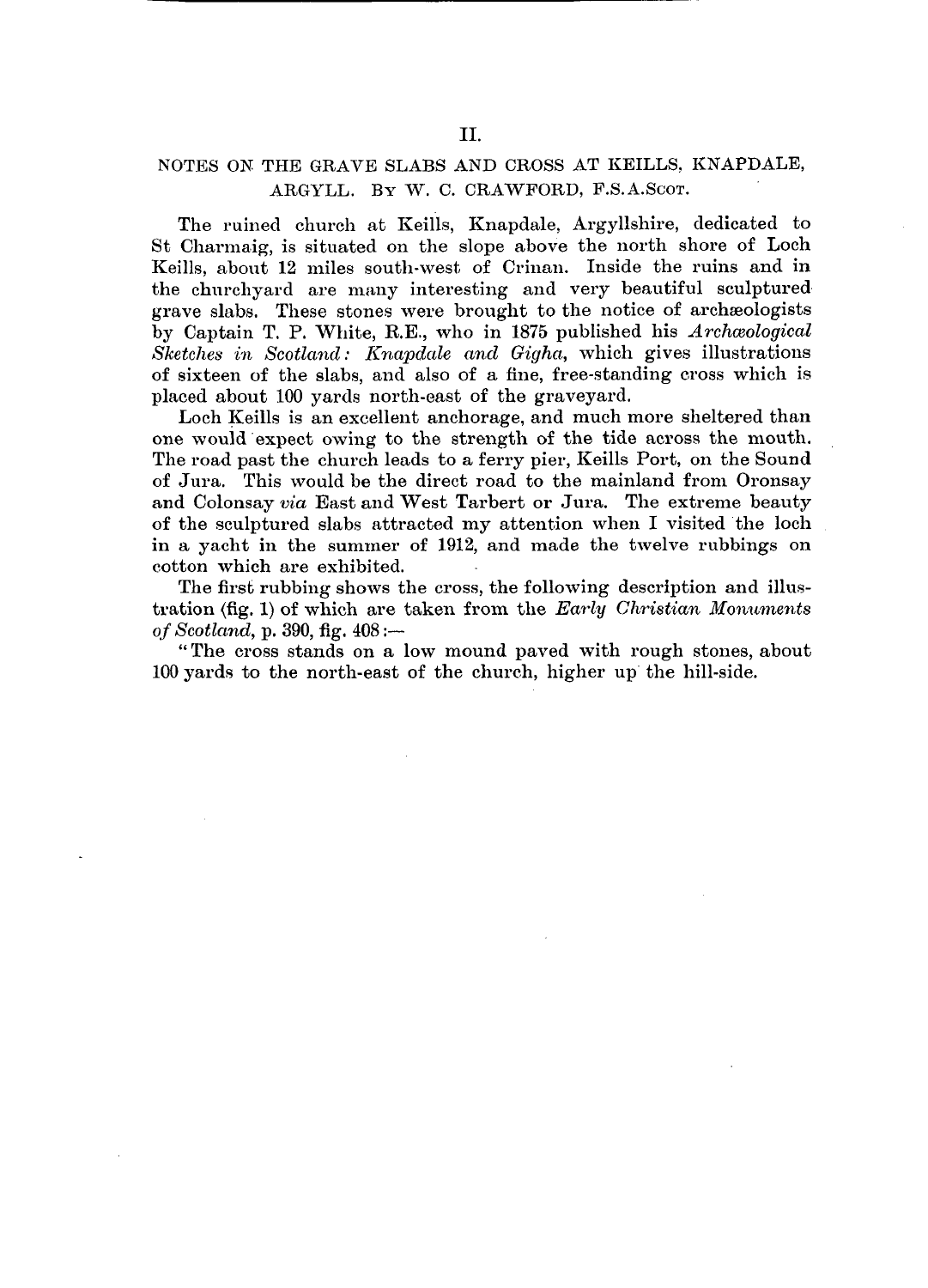## THE GRAVE SLABS AND CROSS AT KEILLS, KNAPDALE. 249



Fig. 1. Cross at Keills.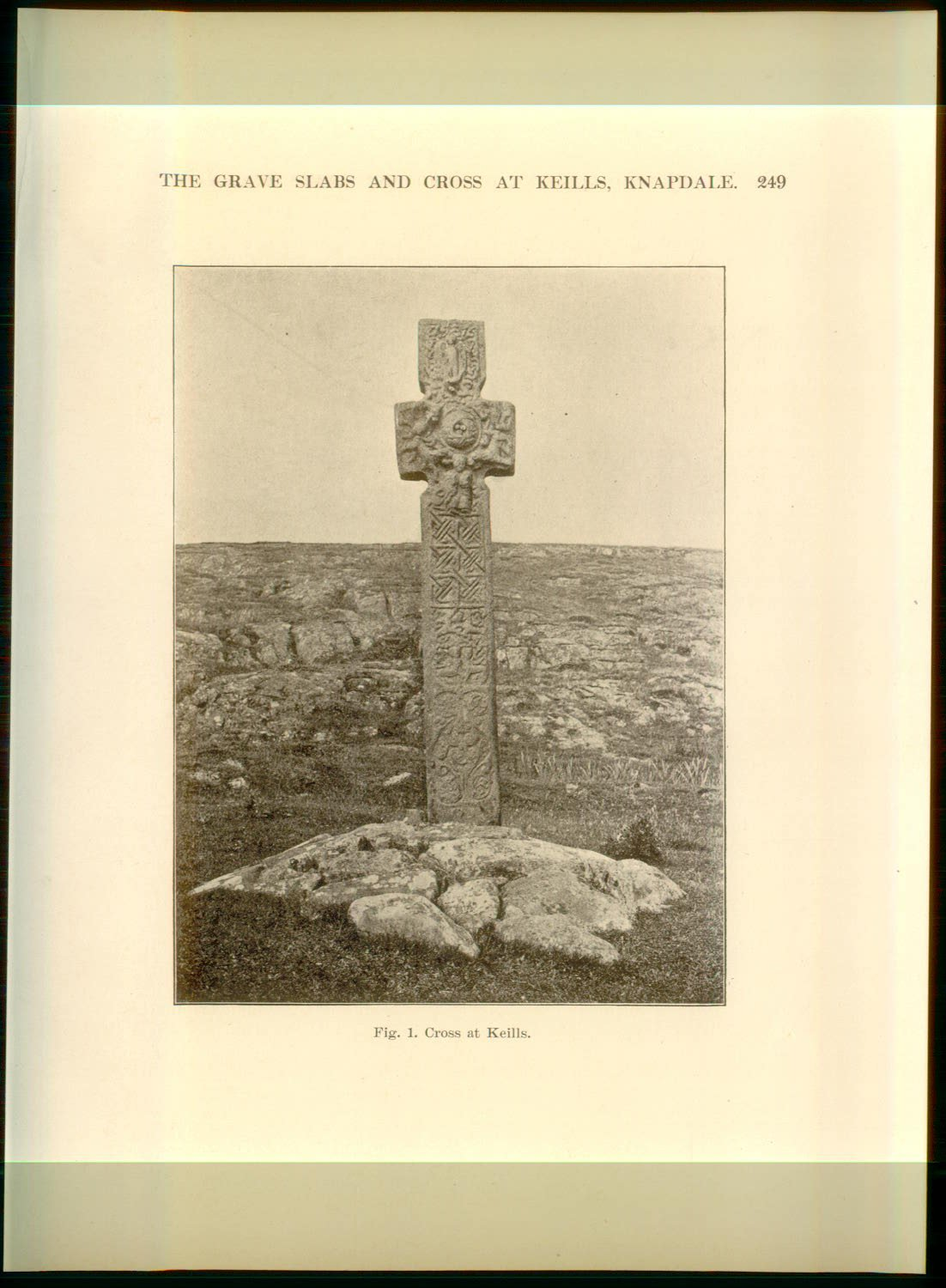" It is a free standing cross, with curved hollows at the intersection of the arms, of blue slate, 7 feet 4 inches high, 1 foot 9 inches across the arms, by  $6\frac{1}{9}$  inches thick, sculptured in relief on one face thus:—

" *Front.—*(In the centre of the head) a large raised boss covered with spiral ornament, and having a central depression containing three small bosses; (on the top arm) an angel treading on a serpent, and two small animals on a background of interlaced work; (on the bottom arm) an ecclesiastic or saint (perhaps intended for Daniel in the Den of Lions) giving the benediction with the right hand, and holding a book in his left; (on each of the side arms), two beasts, the two lower ones licking the face of the saint; (on the shaft at the top) a diagonal



Fig. 2. Plan of Church and Sculptured Slabs at Keills.

key pattern; (on the shaft in the middle) four hearts on a background of interlaced work; (on the shaft at the bottom) spiral work."

The relative positions of fifteen slabs are shown in the sketch plan (fig. 2), and rubbings of all except Nos. 5, 6, 11, and 12, are exhibited. Captain White has described and figured the most of these, but he has omitted Nos. 7, 13, and 14, which may be described as follows:—

The first slab (fig. 3), No. 13 on plan, is 5 feet 8 inches long by 18 inches broad at the top, which is the widest part. Occupying the centre of the slab is a sword with spiked pommel and slightly depressed guard with pear-shaped terminals. In front of the middle of the blade is a targe, decorated with a star of seven points springing from a central ring. On the left of the hilt is a Lochaber axe, the handle of which terminates in scrolls, while on the same side of the sword, below the targe, is a scroll of foliaceous ornament. On the right of the hilt is a monster, its tail and snout running into a design of leafage and scrolls. Opposite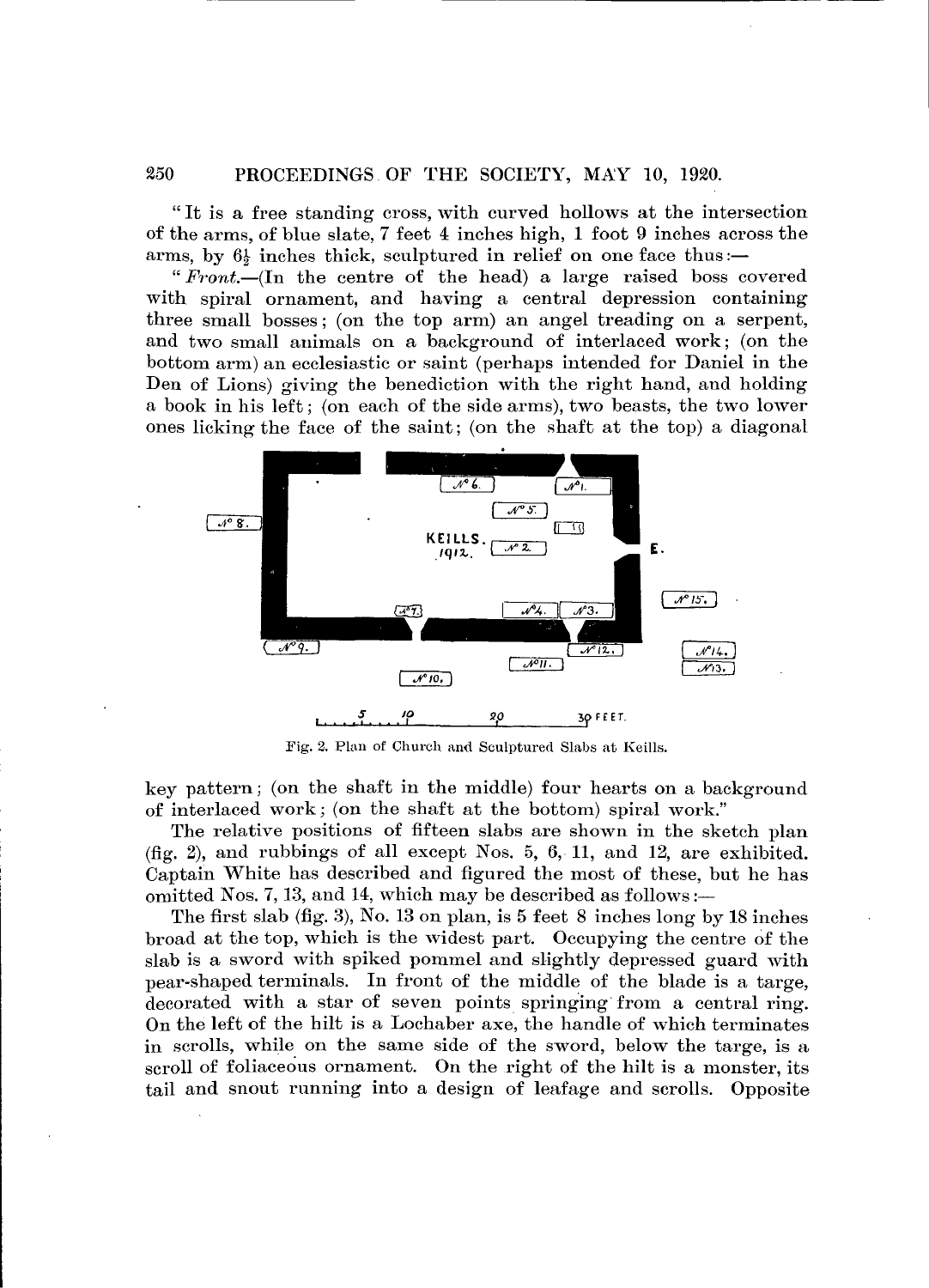## THE GRAVE SLABS AND CROSS AT KEILLS, KNAPDALE. 251

the lower part of the blade to the right is a panel of interlaced design; between the scrolls is a hanging sword belt, the broad end of which is wound round the sword above the targe, the narrow end of the belt



Figs. 3 and 4. Sculptured Grave Slabs at Keills.

being inserted in the loop at the broad end. The whole is bordered by a narrow inner moulding with trefoils pointing inwards. At the bottom of the slab is a pair of shears with a panel of interlacing below, both placed transversely.